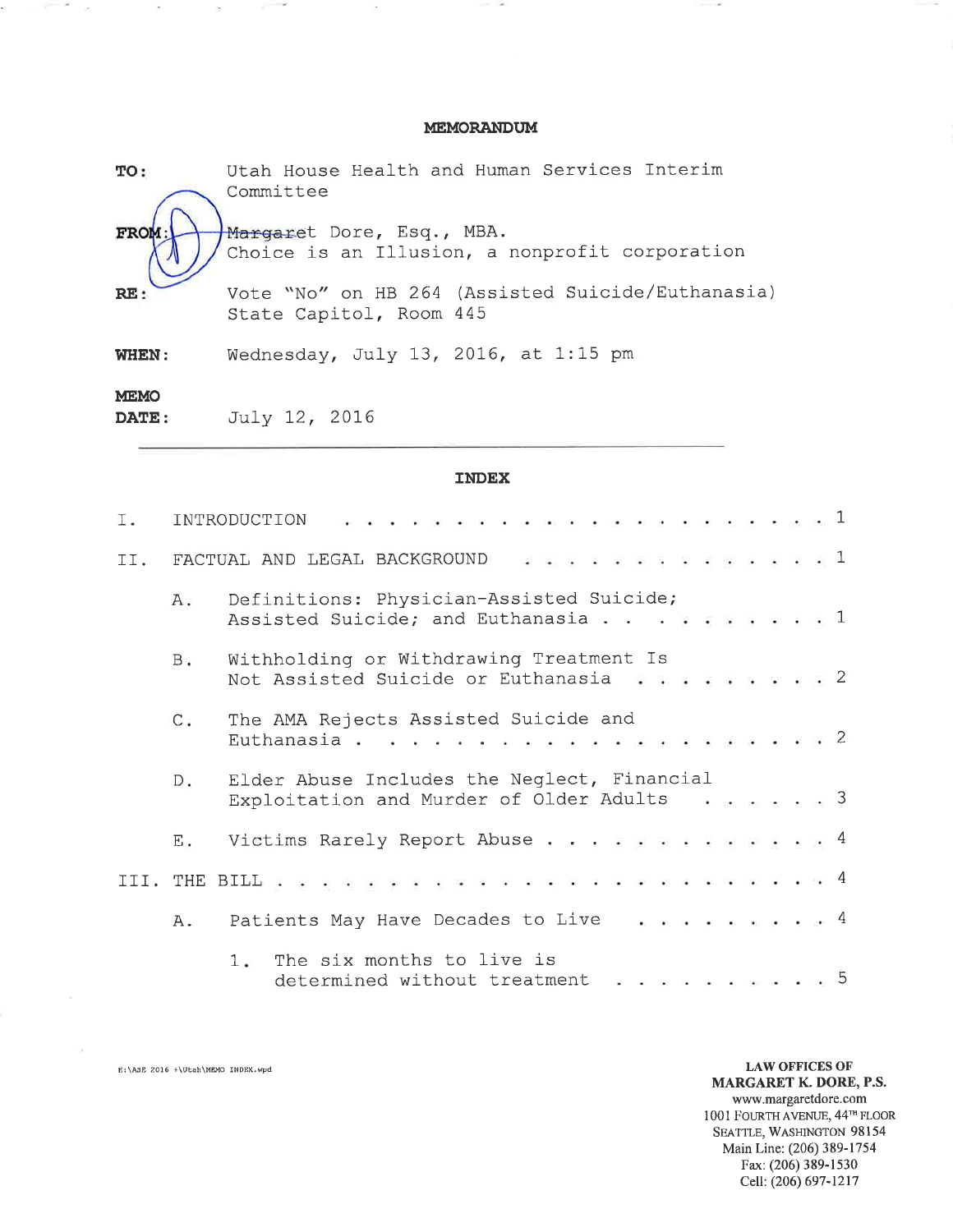|     |               | Doctor predictions of life<br>2:<br>. <b>6</b><br>expectancy can be wrong                                                                                                                                                                                                                 |
|-----|---------------|-------------------------------------------------------------------------------------------------------------------------------------------------------------------------------------------------------------------------------------------------------------------------------------------|
|     |               | Treatment can lead to recovery $\cdots$ 7<br>3.                                                                                                                                                                                                                                           |
|     | <b>B.</b>     | . <i>.</i> 7<br>How the Bill Works                                                                                                                                                                                                                                                        |
|     | $C$ .         | A Comparison to Probate Law 7                                                                                                                                                                                                                                                             |
|     | $D \geq$      | Patients Lose the Right to be Told of<br>Alternatives for Cure 8                                                                                                                                                                                                                          |
|     | $E$ :         | Someone Else is Allowed to Speak for<br>10<br>the Patient<br>restaurant de la companya de la companya de la companya de la companya de la companya de la companya de la com                                                                                                               |
|     | ${\rm F}$ .   | 11<br>Individual "Opt Outs" Are Not Allowed                                                                                                                                                                                                                                               |
|     | $G$ .         | There is a Complete Lack of Oversight<br>11<br>at the Death<br>$\mathbf{r}$ , and the state of the state $\mathbf{r}$ and $\mathbf{r}$                                                                                                                                                    |
|     | $H$ .         | If Utah Follows Oregon and Washington State,<br>the Death Certificate Will List a<br>Terminal Disease as the Cause of Death.<br>The Significance Will Be an Inability to<br>Prosecute Homicide, No Matter What the<br>13<br>Facts<br>a comparative contracts and a comparative contracts. |
|     | $I$ .         | The Felony for Undue Influence is<br>14<br>Unenforceable                                                                                                                                                                                                                                  |
| IV. |               | 15<br>OREGON IS NOT A VALID CASE STUDY                                                                                                                                                                                                                                                    |
| VI. |               | 15<br>OTHER CONSIDERATIONS                                                                                                                                                                                                                                                                |
|     |               | A. Compassion & Choices' Mission is to<br>15<br>Promote Suicide                                                                                                                                                                                                                           |
|     | $B_{\bullet}$ | "Beware of Vultures": Compassion & Choices'<br>Mission is Financial, Involving "Millions,<br>16<br>Maybe Billions of Dollars"                                                                                                                                                             |
|     | $C$ .         | Compassion & Choices' Mission is to Reduce<br>17<br>Access to Cures                                                                                                                                                                                                                       |

**Contract Contract** 

 $\label{eq:1} \begin{array}{lllllllllllllll} \hline \textbf{1} & \textbf{1} & \textbf{1} & \textbf{1} & \textbf{1} & \textbf{1} & \textbf{1} & \textbf{1} & \textbf{1} & \textbf{1} & \textbf{1} & \textbf{1} & \textbf{1} & \textbf{1} & \textbf{1} & \textbf{1} & \textbf{1} & \textbf{1} & \textbf{1} & \textbf{1} & \textbf{1} & \textbf{1} & \textbf{1} & \textbf{1} & \textbf{1} & \textbf{1} & \textbf{1} & \textbf{1} &$ 

 $E:\S 2016 + \Utah\MEMO INDEX.wpd$ 

 $\label{eq:1.1} \mathcal{L} = \mathcal{L} \mathcal{L} = \mathcal{L} \mathcal{L} \mathcal{L} \mathcal{L} \mathcal{L} \mathcal{L} \mathcal{L} \mathcal{L} \mathcal{L} \mathcal{L} \mathcal{L} \mathcal{L} \mathcal{L} \mathcal{L} \mathcal{L} \mathcal{L} \mathcal{L} \mathcal{L} \mathcal{L} \mathcal{L} \mathcal{L} \mathcal{L} \mathcal{L} \mathcal{L} \mathcal{L} \mathcal{L} \mathcal{L} \mathcal{L} \mathcal{L} \mathcal{L} \mathcal{L} \mathcal{L$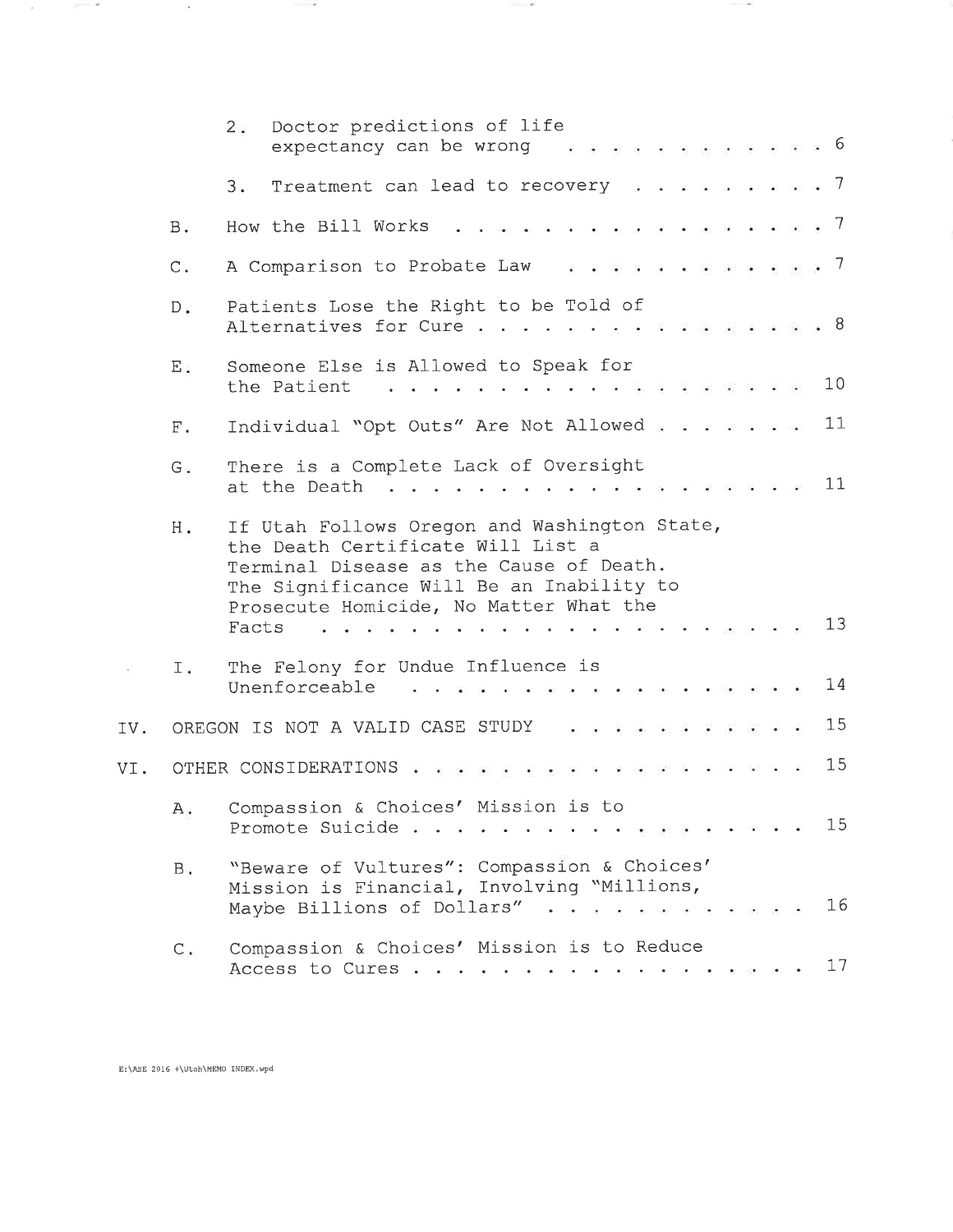| $D_{\bullet}$ | Physician-Assisted Suicide Can be Traumatic<br>for Family Members 17                                |  |  |  |  |  |  |  |  |  |
|---------------|-----------------------------------------------------------------------------------------------------|--|--|--|--|--|--|--|--|--|
| Ε.            | My Clients Were Traumatized by Legal Assisted<br>Suicide in Washington State and Oregon $\cdots$ 18 |  |  |  |  |  |  |  |  |  |
|               | V. CONCLUSION 18                                                                                    |  |  |  |  |  |  |  |  |  |
| ATTACHMENTS   |                                                                                                     |  |  |  |  |  |  |  |  |  |

**STATE** 

- 2

E:\ASE 2016 +\Utah\MEMO INDEX.wpd

 $\langle \sigma \rangle$ 

**Contract Contract** 

 $\sim$   $2$ 

 $\sim 10^{-11}$ 

and the state of the con-

 $\sim 0.00$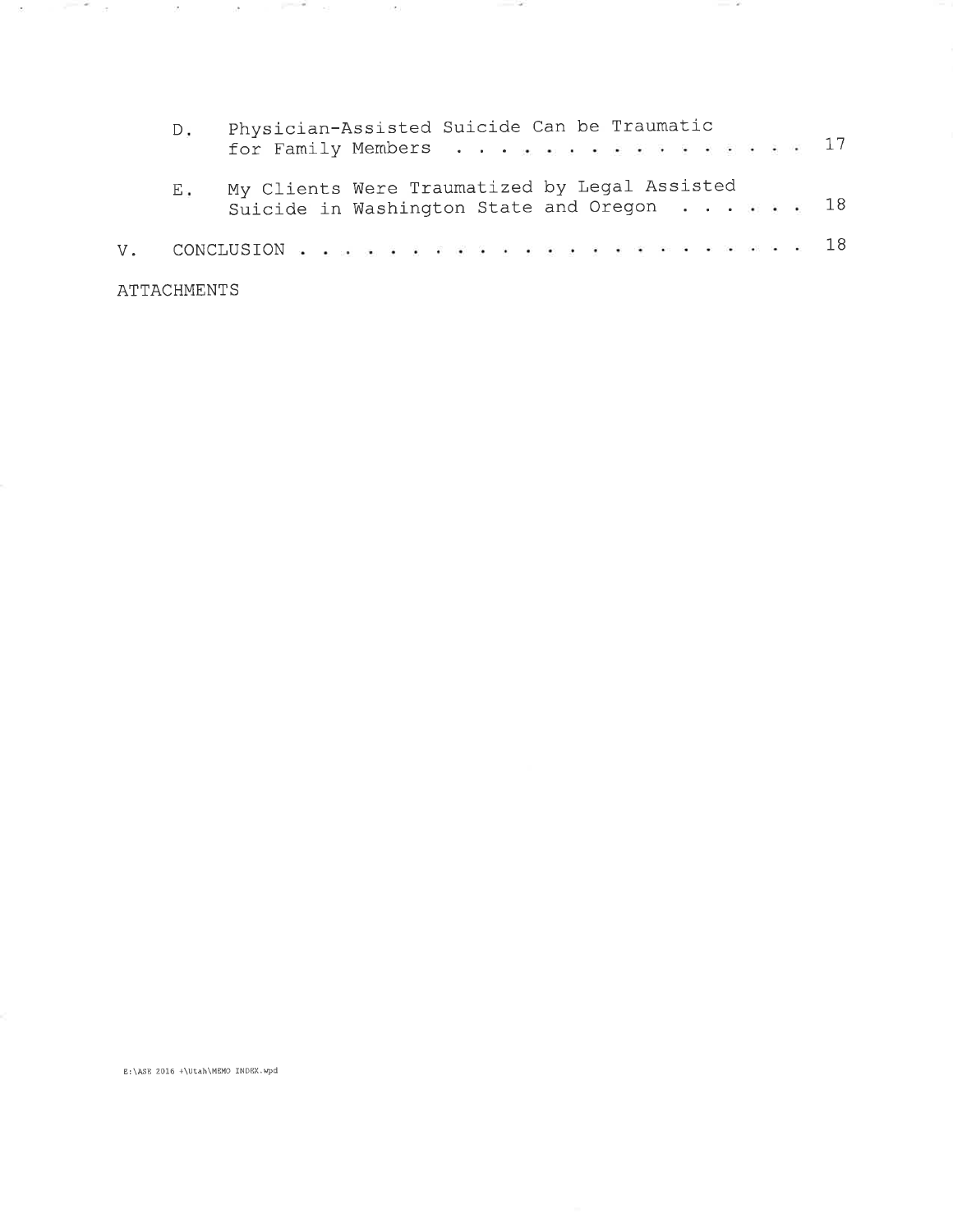### I. INTRODUCTION

I am an attorney in Washington State where assisted suicide and euthanasia are legal.<sup>1</sup> Our law is based on a similar law in Oregon. Both laws are similar to the proposed bill, HB 264. $^2$ 

The proposed bill is called the "End of Life Options Act." Eligible persons are not, however, required to be at the end of life. They can have decades to live.

The bill is sold as assuring patient choice and control. The bill is instead stacked against the patient and a recipe for elder abuse. Indeed, eligible persons can be legally murdered. Don't be fooled. I urge you to vote \\No// on HB 264-

### II. FACTUAL AND LEGAL BACKGROUND

## A. Definitions: Physician-Assisted Suicide; Assisted Suicide; and Euthanasia.

The American Medical Association (AMA) defines physicianassisted suicide as occurring when "a physician facilitates <sup>a</sup> patient's death by providing the necessary means and/or information to enable the patient to perform the life-ending  $act."$  The AMA gives this example:

I am an elder law/appellate attorney licensed to practice law since 1986. I am also a former Law Clerk to the Washington State Supreme Court and a former Chair of the Elder Law Committee of the American Bar Association Family Law Section. In addition, I am president of Choice is an Illusion, <sup>a</sup> nonprofit corporation opposed to assisted suicide and euthanasia. For more information, see www.margaretdore.com and www.choiceillusion.org

<sup>&</sup>lt;sup>2</sup> The bill is attached hereto in the Appendix at A-1 through A-8.

The AMA Code of Medical Ethics, Opinion 2.211, Physician-Assisted Suicide. (Attached hereto at A-9).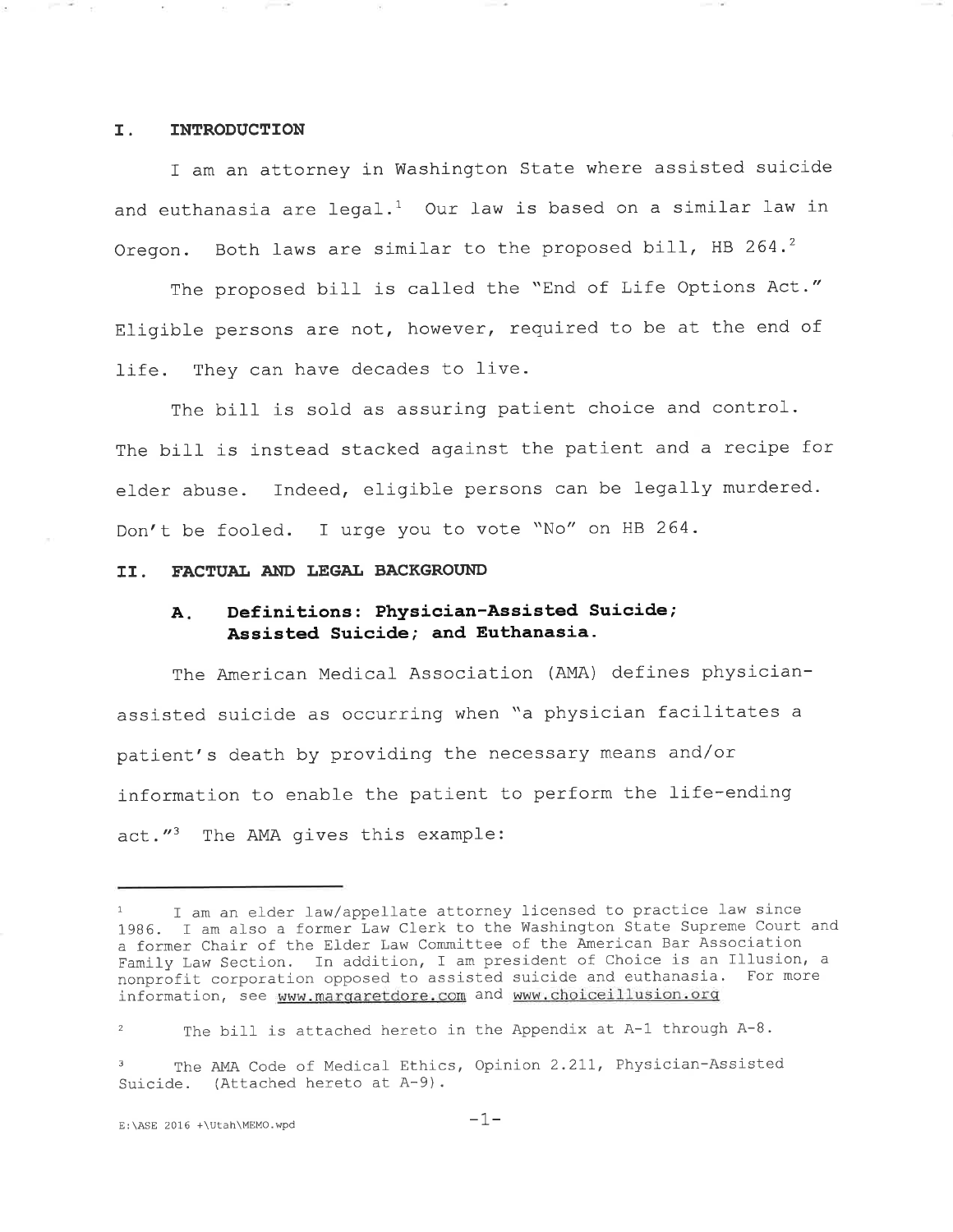[A] physician provides sleeping pills and information about the lethal dose, while aware that the patient may commit suicide.<sup>4</sup>

"Assisted suicide" is a general term in which the assisting person is not necessarily a physician. "Euthanasia," by contrast, is the direct administration of a lethal agent with the intent to cause another person's death, for example, by lethalinjection.<sup>5</sup> Euthanasia is sometimes called "mercy killing."<sup>6</sup>

## B. Withholding or Withdrawing Treatment is Not Assisted Suicide or Euthanasia.

die. Consider this quote from an article in Washington state regarding a man removed from a ventilator Withholding or withdrawing treatment ("pulling the plug") is not assisted suicide or euthanasia if the purpose is to withhold or remove burdensome treatment - as opposed to an intent to kill the patient. More importantly, the patient does not necessarily

> [I]nstead of dying as expected, [he] slowly began to get better.<sup>7</sup>

#### The AMA Rejects Assísted Suicide and Euthanasia.  $c$ .

The AMA rejects assisted suicide and euthanasia, stating

- 8 - 6

 $\mathcal{N}$ 

AMA Opinion 2.21, Euthanasia. (Attached hereto at A-10). 5

 $6$  See definition attached hereto at A-21 ("Mercy Killing (Medicine) another term for euthanasia. "

Nina Shapiro, "Terminal Uncertainty - Washington's new 'Death with Dignity' law allows doctors to help people commit suicide - once they've determined that the patient has only six months to live. But what if they're wrong?," The Seattle Weekly, January 14, 2009. (Article attached hereto at A-II; quote attached at A-13).

 $4$ rd.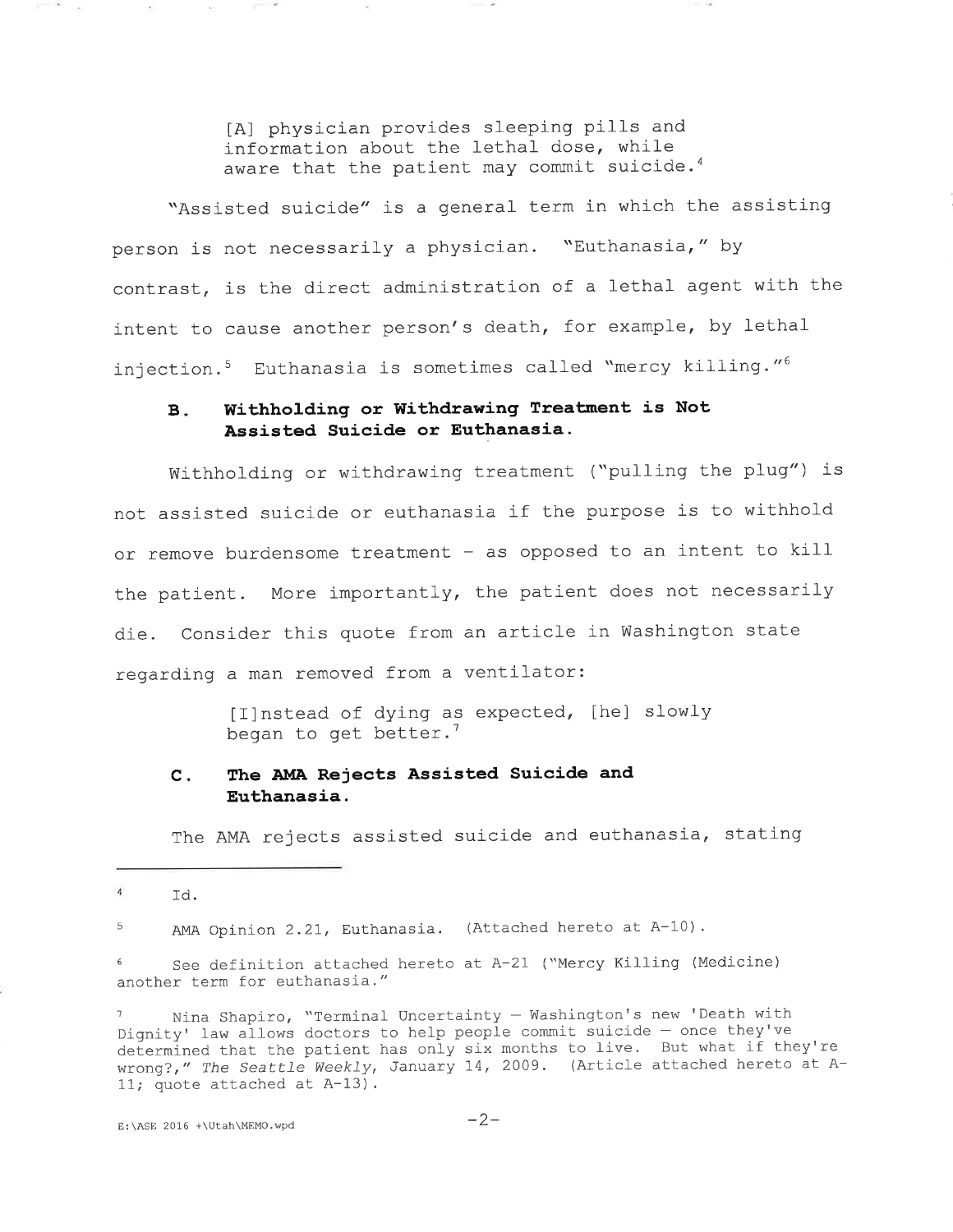#### they are:

[F]undamentally incompatible with the physician's role as healer, would be difficult or impossible to control, and would pose serious societal risks.<sup>8</sup>

#### Elder Abuse Includes the Neglect, Financial  $D<sub>x</sub>$ Exploitation and Murder of Older Adults

Elder abuse is a pervasive problem in Utah and throughout the United States.<sup>9</sup> Perpetrators are often family members who start out with small crimes, such as stealing jewelry and blank checks, before moving on to larger items or to coercing victims to sign over deeds to their homes, to change their wills or to liquidate their assets.<sup>10</sup>

Perpetrators can also be calculating criminals. Consider Melissa Ann Shepard, the "Internet Black Widow" who preyed on older men. Her crimes include: (1) killing one of her husbands when he was "heavily drugged;" (2) administering a "noxious substance and failing to provide the necessaries of life" to

 $10$ Td.

See AMA Code of Medical Ethics, Opinions 2.211 and 2.21, supra at A-8 and  $A-9$ .

Patty Henetz, "Stealing senior's assets costs Utah \$52 million annually," The Salt Lake Tribune, February 20, 2011, available at<br>http://archive.sltrib.com/story.php?ref=/sltrib/news/51258777-78/says-financia 1-utah-abuse.html.csp; "The 2011 Economic Cost of Elder Financial Exploitation," available at http://victimsofcrime.org/docs/default-source/financial-fraud/2011-economic-co st-of-financial-exploitation.pdf; Marjorie Cortez, "Case is a reminder to<br>watch for signs of elder abuse," Deseret News (2015) (Attached at A-14) Cala Byram, "Abuse, neglect of elderly growing in Utah, Deseret News, September 27, 1997 (attached at A-15); and Met Life Mature Market Institute, Broken Trust: Elders, Family and Finances," March 2009, at https://www.metlife.com/assets/cao/mmi/publications/studies/mmi-study-broken-t rust-elders-family-finances.pdf;.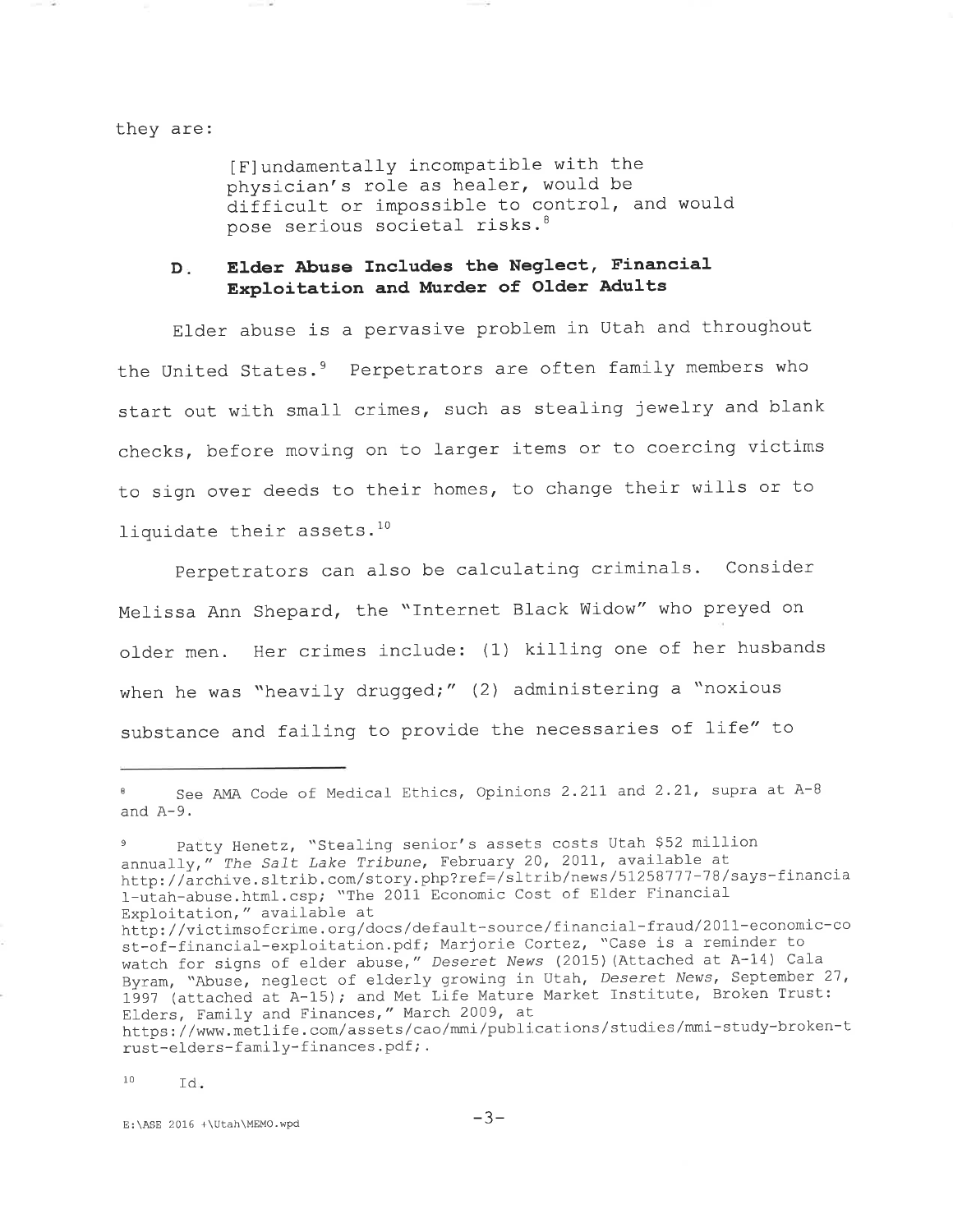another husband; and (3) suspicious circumstances surrounding the death of yet another husband.<sup>11</sup> A recent article states:

> [These men] sought companionship and found instead [: ] someone who siphoned their savings, slipped drugs into their food and, in the case of one man, ran him over  $\ldots$ and left him dead on a dirt road. $^{12}$

#### E. Victims Rarely Report Abuse

Elder abuse is a largely hidden problem, in part, due to the reluctance of victims to report. It is estimated that only 1 in 14 cases ever comes to the attention of the authorities.<sup>13</sup> In another study, it was  $1$  out of 25 cases.<sup>14</sup> Reasons for the lack of reporting include that victims fear:

> The abuser will retaliate. The relationship with the abuser will be lost, and the victim is dependent on the abuser. The abuser will get into trouble.15

### III. THE BILL

#### A. Patients May Have Decades to Live

The bill applies to persons with a "terminal disease" who

13 Nat'l Center on Elder Abuse, http://www.ncea.aoa.gov/Library/Data/

14 Td.

15 Navigating Your Rights: The Utah Legal Guide for Those 55 and Older, Chapter 3, "Preventing and Protecting Yourself from Abuse, " <sup>p</sup> . 32, availabl-eat http://legalguide55.utah.gov/pdf/navigating 03.pdf

E:\ASE 2016 +\Utah\MEMO.wpd  $-4-$ 

Cassie Williams, CBC News, "Internet Black Widow Melissa Ann Shepard arrested in Halifax," April 12, 2016, attached hereto at A-16 & A-17.

<sup>12</sup> Yanan Wang, "This 80-year-old 'Black Widow,' who lured lonesome old men to horrible fates, is out of prison again," The Washington Post, March 21, 2016. (Attached hereto at A-18 through A-20).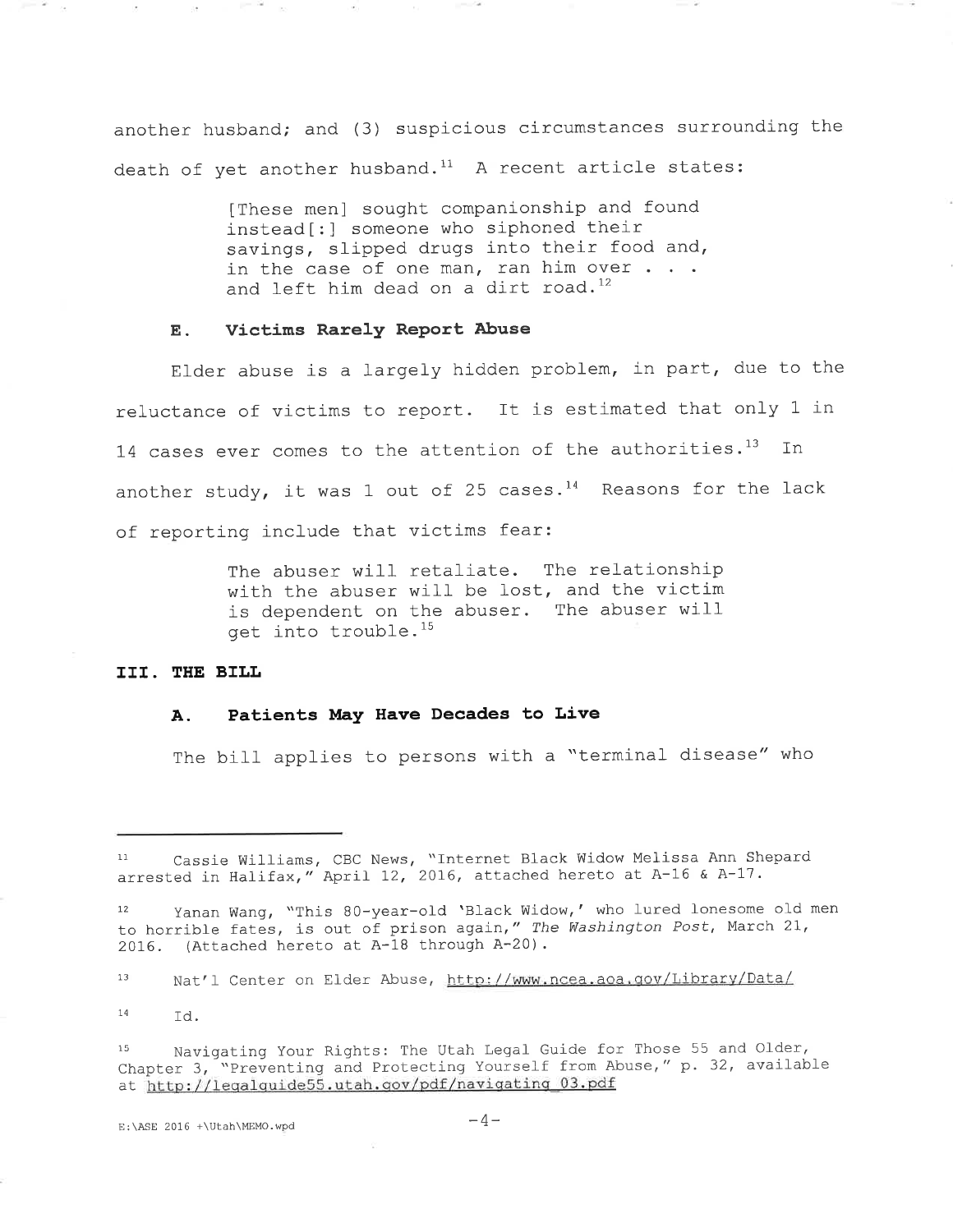are predicted to have less than six months to live.<sup>16</sup> Such persons may, in fact, have decades to live. This is true for three reasons:

### 1. The six months to live is determined without treatment

The bill states:

"Terminal disease" means an incurable and irreversible disease that has been medically confirmed and will, within reasonable medical judgment, produce death within six months.<sup>17</sup>

Oregon's similar law has this same definition:

"Terminal disease" means an incurable and irreversible disease that has been medically confirmed and will, within reasonable medical judgment, produce death within six months. $^{18}$ 

In Oregon, this same definition is interpreted to include chronic conditions such as "diabetes mellitus," better known as diabetes.<sup>19</sup> Oregon doctor, William Toffler, explains

> IP]eople with chronic conditions are "terminal" [for the purpose of Oregon's law] if wíthout their medications, they have less than six months to live. This is significant when you consider that a typical insulindependent 20 year-old  $\ldots$  will live less than a month without insulin. Such persons, with insulin, are likely to have decades to  $live . . . .$  (Emphasis changed).<sup>20</sup>

| 16 | The bill, $\sqrt{5}$ 75-2c-103(1)(d), attached hereto at A-3, lines 108 to 115. |
|----|---------------------------------------------------------------------------------|
| 17 | § 75-2c-102(13), attached hereto at A-3, lines 103 to 105).                     |
| 10 | Or. Rev. Stat. 127.800 s.1.01(12), attached hereto at A-24.                     |
| 19 | Declaration of William Toffler, MD, 13, at A-22.                                |
| 20 | Id., 14, attached hereto at A-23 to A-24.                                       |
|    |                                                                                 |

 $E:\ASE$  2016 +\Utah\MEMO.wpd  $-5-$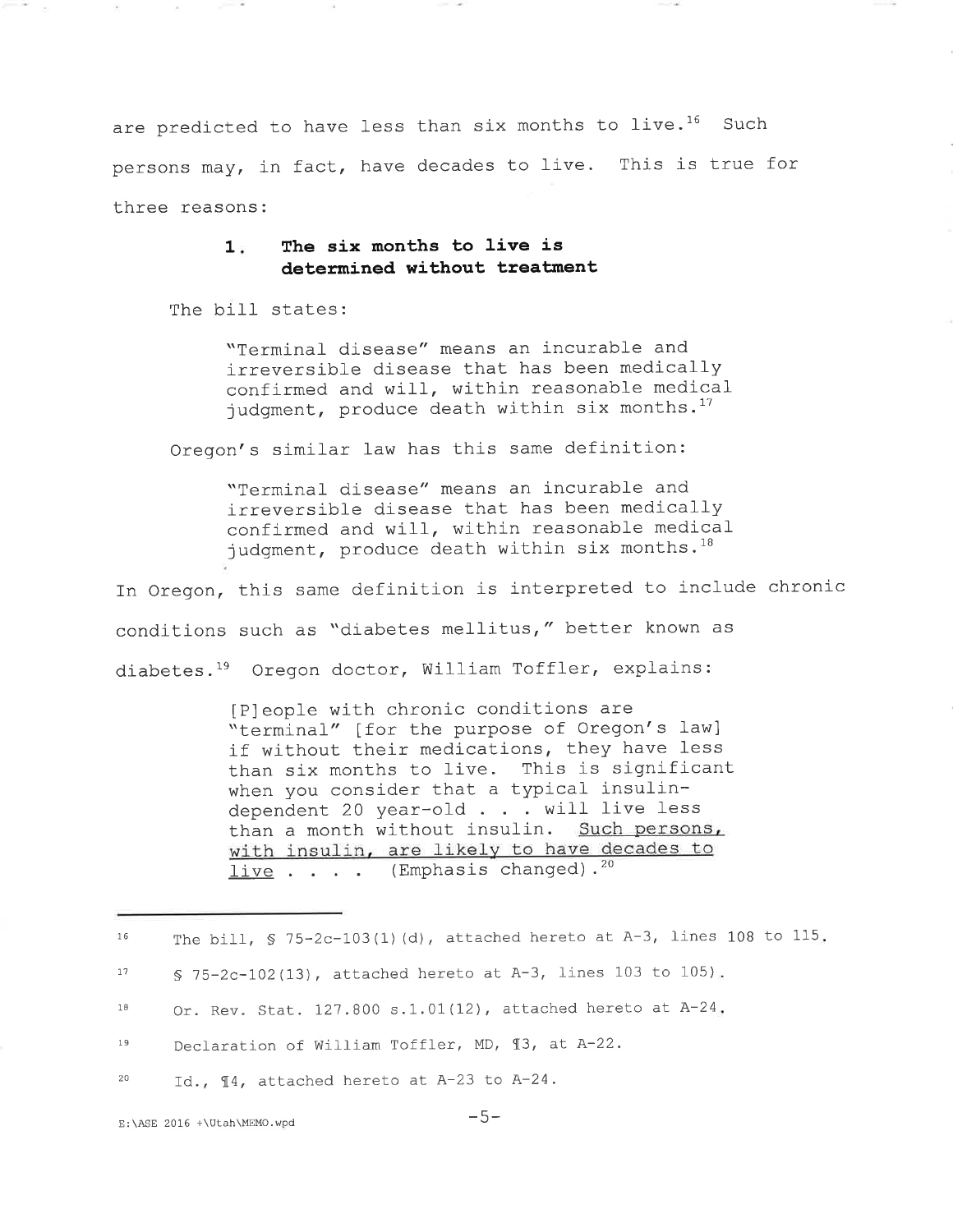interpretation of "terminal disease," assisted suicide and euthanasia wilI be legalized for people with chronic conditions such as insulin dependent diabetes. People who, with thei If Utah enacts the proposed bill and follows Oregon's medications, can have decades to live.

### 2. Doctor predictions of life expectancy can be wrong

Eligible persons may also have years to live because doctor predictions of life expectancy can be wrong. This is due to misdiagnosis and the fact that predicting life expectancy is not an exact science. $21$  Consider John Norton, who was diagnosed with ALS (Lou Gehrig's disease) at age  $18.22$  He was told that he would get progressively worse (be paralyzed) and die in three to five years.<sup>23</sup> Instead, the disease progression stopped on its own.<sup>24</sup> In a 2012 affidavit, at age 74, he states:

> If assisted suicide or euthanasia had been available to me in the  $1950's$ , I would have missed the bulk of my life and my life yet to come.<sup>25</sup>

 $\langle \cdot \rangle$ 

and the con-

<sup>2</sup>t See bessica riiger, T2 million nmclicans misaragnossa sash jour, Tea A-13. See Jessica Firger, "12 million Americans misdiagnosed each year," CBS

<sup>&</sup>lt;sup>22</sup> Affidavit of John Norton,  $\text{\ensuremath{\mathfrak{q}}}\xspace$  1 (Attached hereto at A-28).

<sup>&</sup>lt;sup>23</sup> Id.,  $\mathbb{I}$  1.

 $^{24}$  Id.,  $\text{\text{\textsterling}}\, 4$ .

 $^{25}$  Id., 15.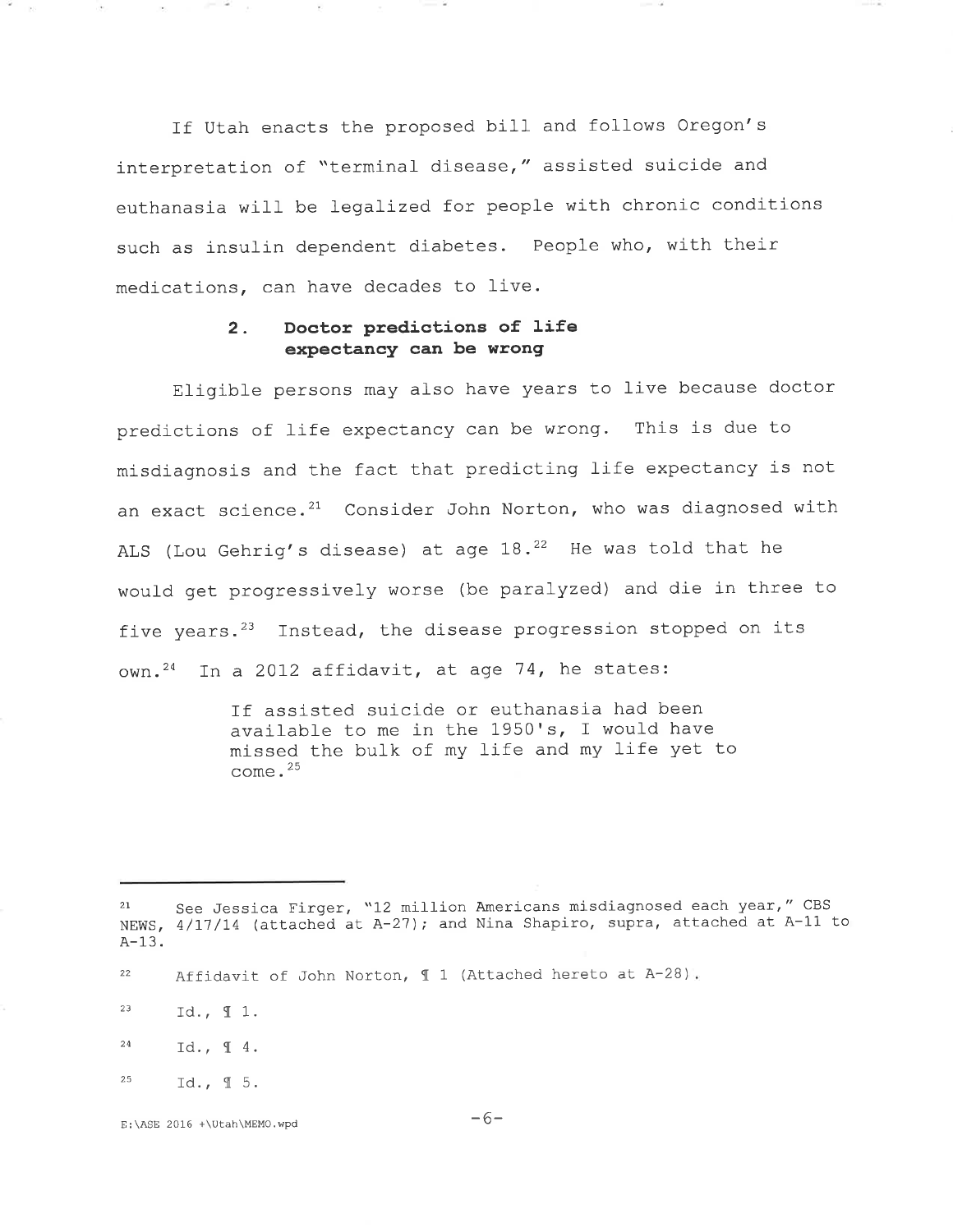# 3. Treatment can lead to recovery

lead to recovery. Consider Oregon resident, Jeanette Hall, who was diagnosed with cancer in 2000 and made a settled decision to use Oregon's law.<sup>26</sup> Her doctor convinced her to be treated Patients may also have years to live because treatment can instead.<sup>27</sup> In a 2016 affidavit, she states:

> This July, it will be 16 years since my diagnosis. If [my doctor] had believed in assisted suicide, I would be dead.<sup>28</sup>

### B. How the Bill Works

 $\mathbb{R}^{n-1}$  and  $\mathbb{R}^{n}$ 

The bill has an application process to obtain the lethal dose, which includes a written lethal- dose request form with two required witnesses. $29$  One of the witnesses is allowed to be the patient's heir, who will benefit financially from the patient' death.<sup>30</sup> After the lethal dose is issued by the pharmacy, there is no required supervision over its administration.<sup>3</sup>

#### C. A Comparison to Probate Law

When signing a will, having an heir act as a witness on the will is a "suspicious circumstance" that can be sufficient to

<sup>26</sup> Affidavit of Kenneth Stevens, MD, attached at A-31 to A-37; Jeanette Hall discussed at A-31 to A-32. Affidavit of Jeanette Hall, attached at A-38.  $^{27}$  Id.  $28$  Affidavit of Jeanette Hall,  $\P 4$ , at A-38.  $29$  S 75-2c-122, attached hereto at A-7 to A-8, lines 393 to 433.  $^{30}$   $Id.$  $31$  See the bill in its entirety, attached hereto at A-1 through A-8.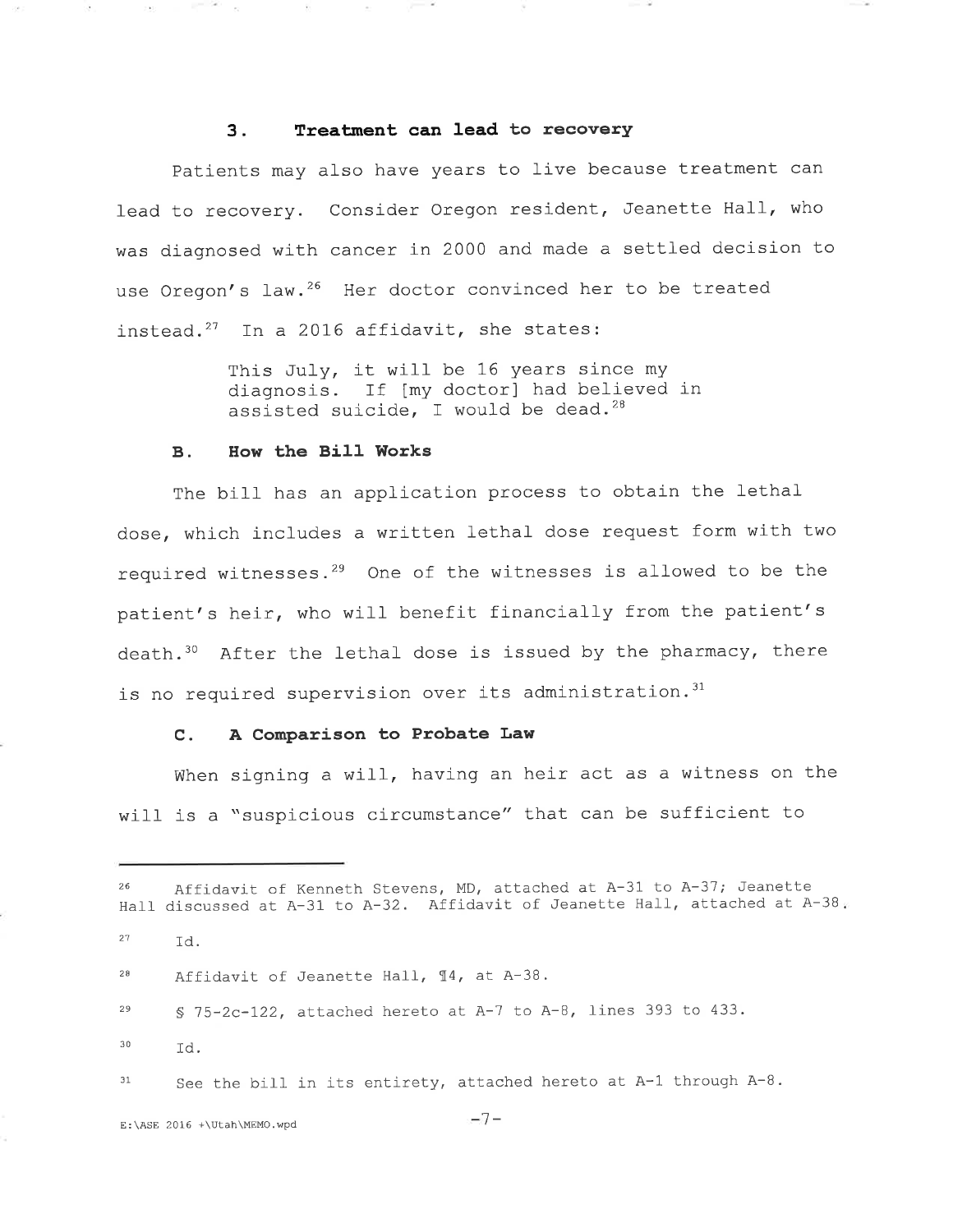support a finding of undue influence. Consider, for example, this official Comment to the Utah Probate Code:

> A substantial devise by will to a person who is one of the witnesses to the execution of the will is itself a suspicious circumstance, and the devise might be challenged on the grounds of undue influence.<sup>32</sup>

Other states have similar law. Consider this quote from a Pennsylvania case:

> It will weigh heavily against the proponent lof the will] on the issue of undue influence when the proponent was  $\ldots$  present at [its] dictation . . "33

to act as a witness on the lethal dose request form, does not promote patient choice. It invites undue influence. The bill's lethal dose request process, which allows an heir

#### D. Patients Lose the Right to be Told of Alternatives for Cure

Under current Utah law, patients making a health care decision have the right to "informed consent."<sup>34</sup> This includes the right to be fully informed

> not only of risks that might occur from the particular treatment in question, but also any alternative treatments . . . (Emphasis added).<sup>35</sup>

 $35$  Unthank, at 1521, at A-41

E:\ASE 2016 +\Utah\MEMO.wpd  $-8-$ 

and the control

<sup>32</sup> Uniform Law Comment [UPC \$ 2-505], attached hereto at A-39.

<sup>33</sup> Burns v. Kabbou1, 595 A.2d 1153, 1163 (Pa. Super. Ct. 1991).

 $34$  UCA S 78B-3-406(1)(f), attached hereto at A-40, and Unthank v. US, 732 F.2d 1517 (1984) (discussing Utah statutes and caselaw), excerpt attached hereto at A-41.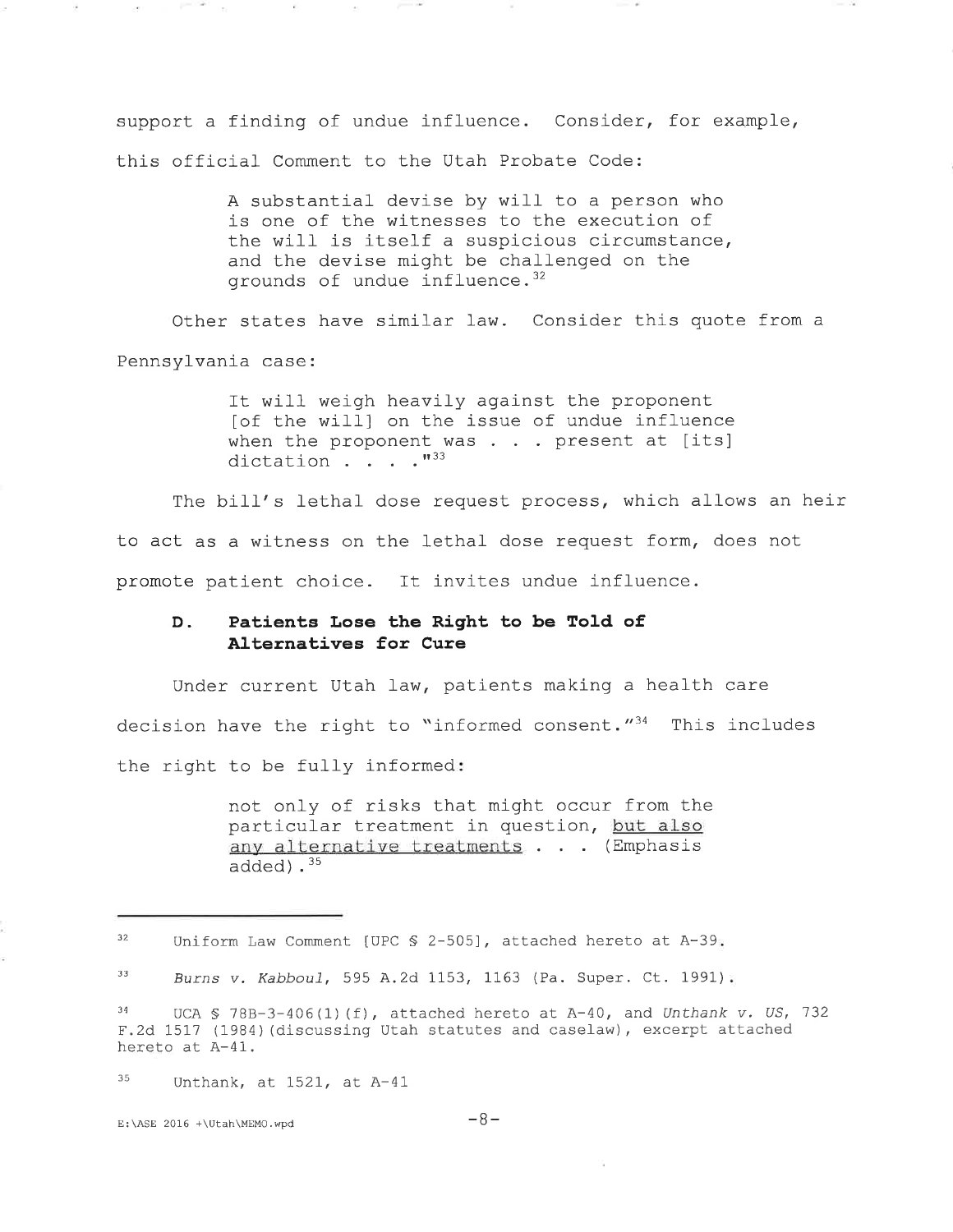Under the bill, patients instead have the right to an "informed decision."<sup>36</sup> Instead of having the right to be told of "any" alternative treatments, the patient has the right to be told of "feasible alternatives," all of which have to do with death and disability. The bill, § 75-2c-102(7), states:

> "Informed decision" means a decision . . . that is based on an appreciation of the relevant facts and after being fully informed  $\cdots$  of  $\cdots$

(e) the feasible alternatives, including palliative care, comfort care, hospice care, disability resources available in the community, and pain control. (Emphasis added). $37$ 

With this language, the patient no longer has the right to be told of "any" alternative treatments, for example, to cure cancer. This is due to the rule of statutory construction, ejusdem generis.

Under the rule, a general reference in a statute only applies to the same kind of things specifically listed.<sup>38</sup> The bill, § 75-2c-102(7), has a general reference to "feasible alternatives" and also refers to a list of specific alternatives:

> palliative care, comfort care, hospice care, disability resources available in the community, and pain control.

Per the rule, these specific alternatives, all having to do with

---

See § 75-2c-108, attached hereto at A-4, lines 188 to 191. 36

<sup>§ 75-2</sup>c-102(7) can be viewed in its entirety at A-2, lines 83 to 91. 37

See http://dictionary.law.com/Default.aspx?selected=607 38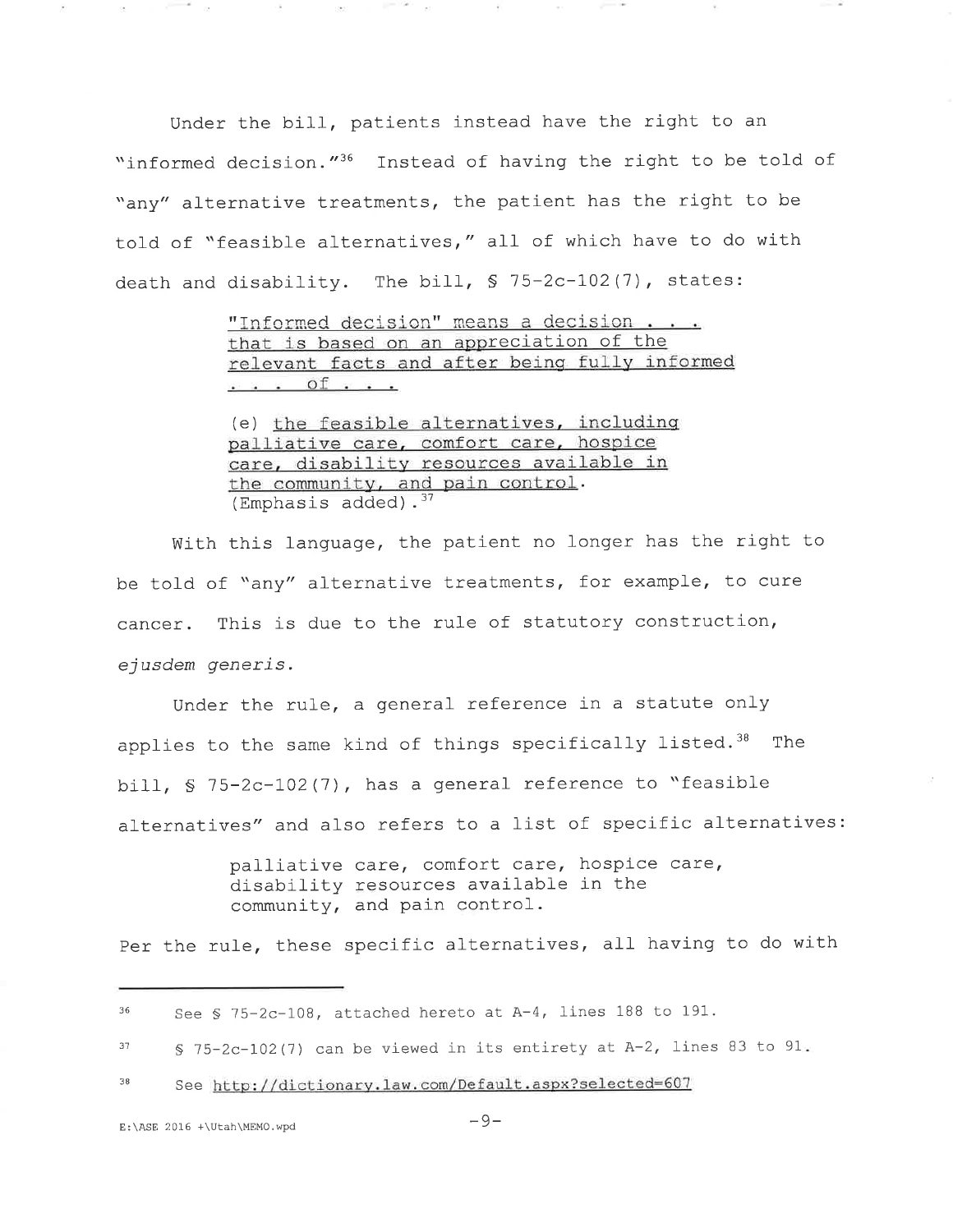dying and disability, limit "feasible alternatives" to dying and disability. Patients no longer have the right to be told of "any" alternatives. With the bill, they lose that right. So much for empowering patient choice and control.

#### Someone Else is Allowed to Speak for the  $\mathbf{E}$  is Patient

The bill requires a patient requesting the lethal dose to be "capable."<sup>39</sup> This is a relaxed standard in which other people are allowed to communicate for the patient so long as they are "familiar with the patient's manner of communicating." The bill states:

> "Capable" means that . . . a patient has the ability to . . . communicate health care decisions . . . including communication through individuals familiar with the patient's manner of communicating . . . . (Emphasis added).<sup>40</sup>

Being familiar with the patient's "manner of communicating" is a very minimal standard. Consider, for example, a doctor's assistant who is familiar with a patient's "manner of

**Committee** State

Bill, § 75-2c-102(3), attached hereto at A-2, lines 70 to 74.

E:\ASE 2016 +\Utah\MEMO.wpd

Bill, § 75-2c-102(11) ("Qualified patient" means a capable adult . . . "). (Attached hereto at A-2, line 98).

<sup>40</sup> The bill states:

<sup>&</sup>quot;Capable" means that in the opinion of the patient's attending physician or consulting physician, psychiatrist, or psychologist, a patient has the ability to make and communicate health care decisions to health care providers, including communication through individuals familiar with the patient's manner of communicating if those individuals are available. (Emphasis added).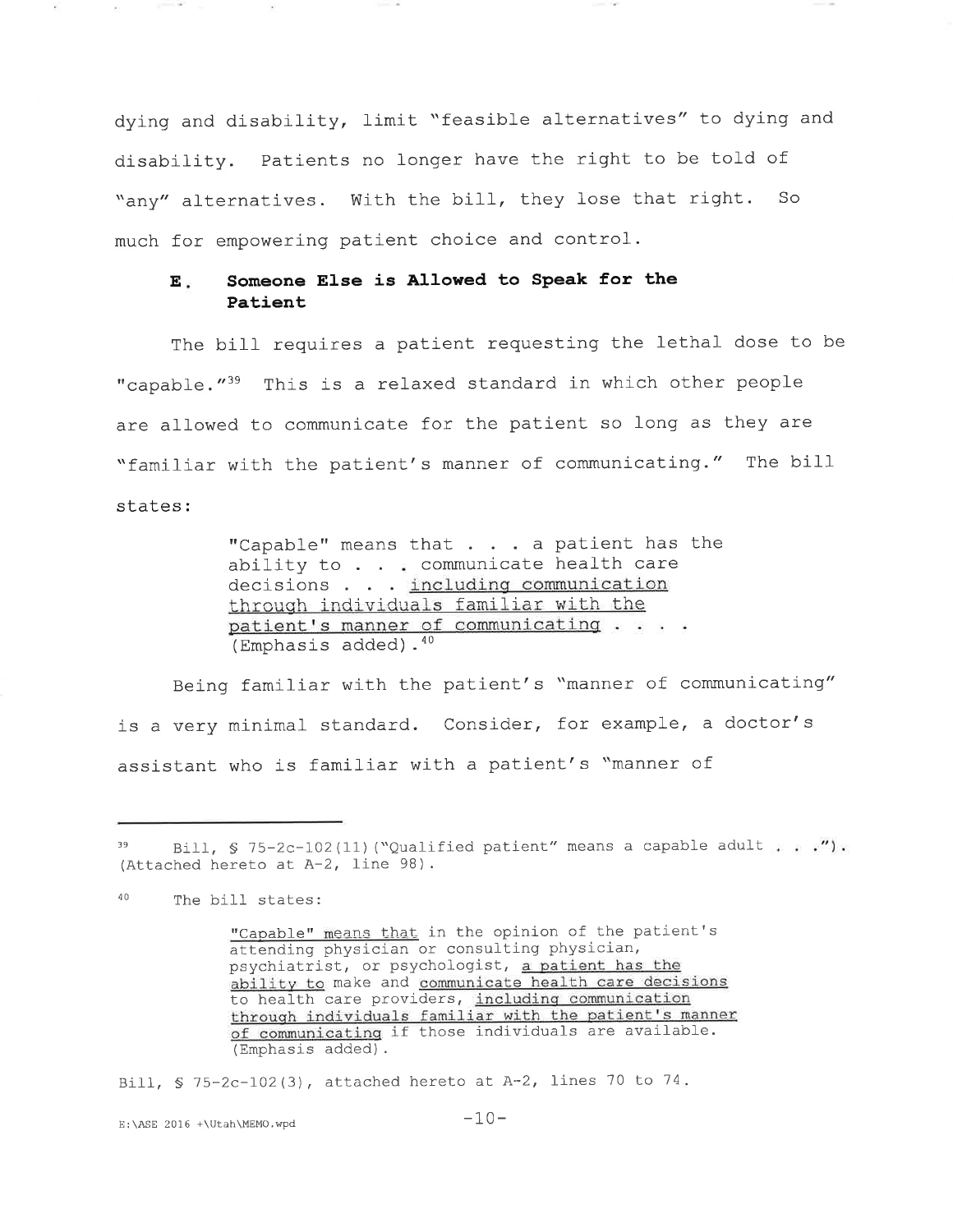communicating" in Spanish, but she, herself, does not understand Spanish. That, however, would be good enough for her to speak for the patient during the lethal dose request process.

With someone else allowed to communicate for the patient, the patient's choice is not guaranteed.

### F. Individual "Opt Outs" are Not Allowed

The proposed bill does not allow an individual to opt out of its provisions. Consider, for example, an older woman with a house and a bank account, concerned that her unemployed son wil push her to assisted suicide or euthanasia. A possible deterrent is a will provision stating that the son will be disinherited i she dies under the bill. No such provision, however, is valid The bill states:

> No provision in a contract, will, or other agreement, whether written or oral, to the extent the provision would affect whether an individual may make or rescind a request for medication to end the individual's life in a humane and dignified manner, shall be valid. (Emphasis added). $41$

Once again, personal choice and control are not enhanced.

### G. There is a Complete Lack of Oversight at the Death

The bill does not require a doctor or even a witness to be present when the lethal dose is administered. $42$  There is a

and the con-

 $\lesssim -25$ 

 $41$  S 75-2c-115(1), attached hereto at A-5, lines 270 to 272.

<sup>&</sup>lt;sup>42</sup> See the bill in its entirety, attached hereto at  $A-1$  through  $A-8$ .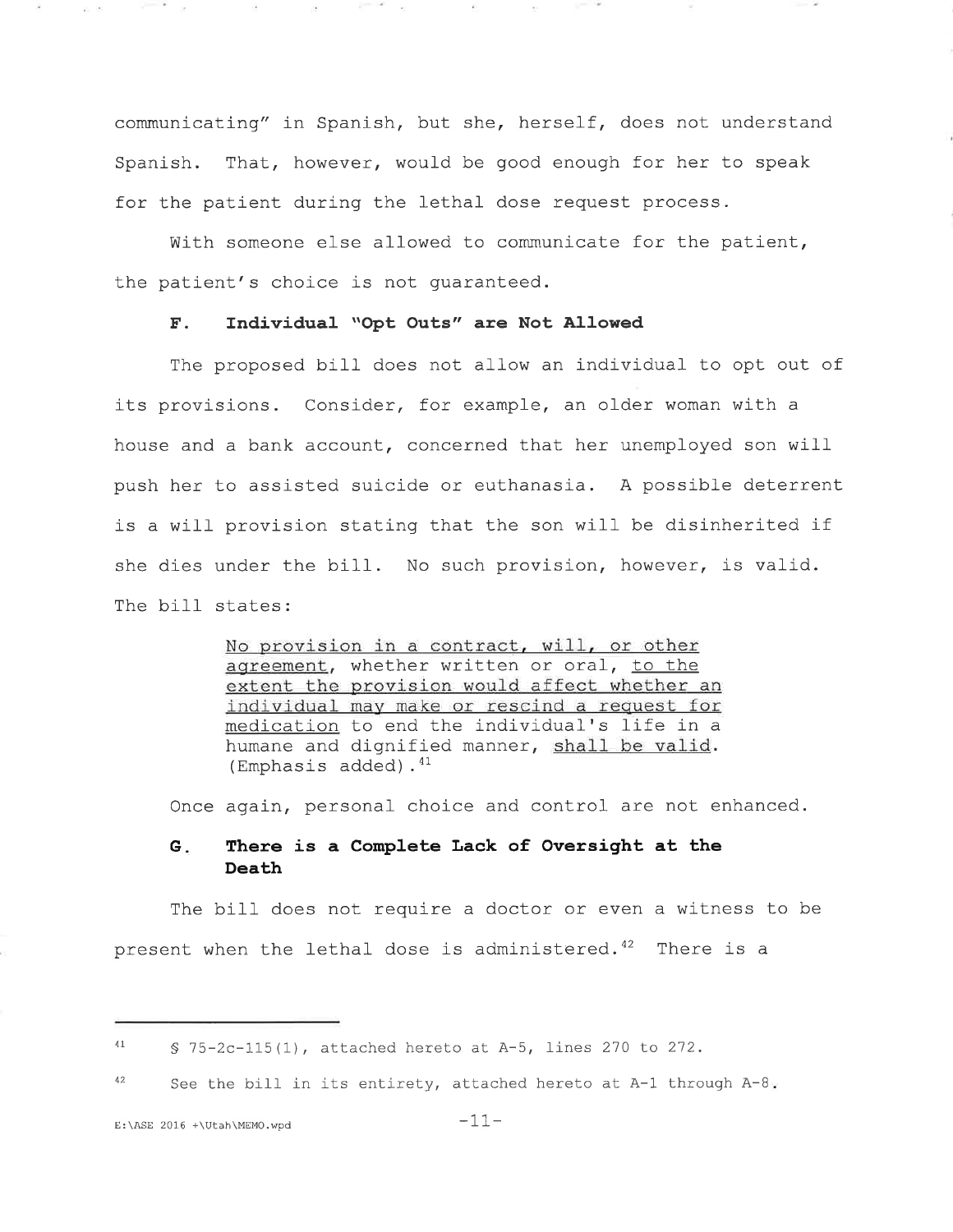complete lack of oversight at the death. $43$ 

Without oversight, the opportunity is created for someone else to administer the lethal dose to the patient without his or her consent, and with no one else to know what happened. The drugs used are water and alcohol soluble, such that they can be administered to a sleeping or restrained person.<sup>44</sup> Even if the person struggled, who would know?

Possible motivations include an inheritance - think "Melissa Ann Shepard." For an Oregon example, consider Thomas Middleton. Two days after he died of physician-assisted suicide, his trustee sold his home and deposited the proceeds into bank accounts for her own benefit.<sup>45</sup> She was charged with fraud, but the case did not go forward.<sup>46</sup> Medical professionals too, can have a motive, for example, to cover up malpractice. Darker motives include the occasional health care professional who just likes to kill

**Commercial** 

 $^{43}$  Id.

<sup>&</sup>lt;sup>44</sup> The drugs used for assisted suicide in Oregon and Washington include Secobarbital and Pentobarbital (Nembutal), which are water and alcohol soluble. See "Secobarbital Sodium Capsules, Drugs.Com, at http://www.drugs.com/pr/seconal-sodium.html and http://www.drugs.com/pr/cooliditedataminum and the second s government report, page 6, attached at A-25 (listing these drugs).

<sup>45</sup> KTVZ.com, "Sawyer Arraigned on State Fraud Charges," updated July 14, 2011. (Attached hereto at  $A-43$ ).

<sup>46</sup> KTVZ.com, "State dropping Tami Sawyer fraud case: DOJ says prosecution 1ike1y would not add time behind bars," updated October 30, 2013. (Attached hereto at A-44).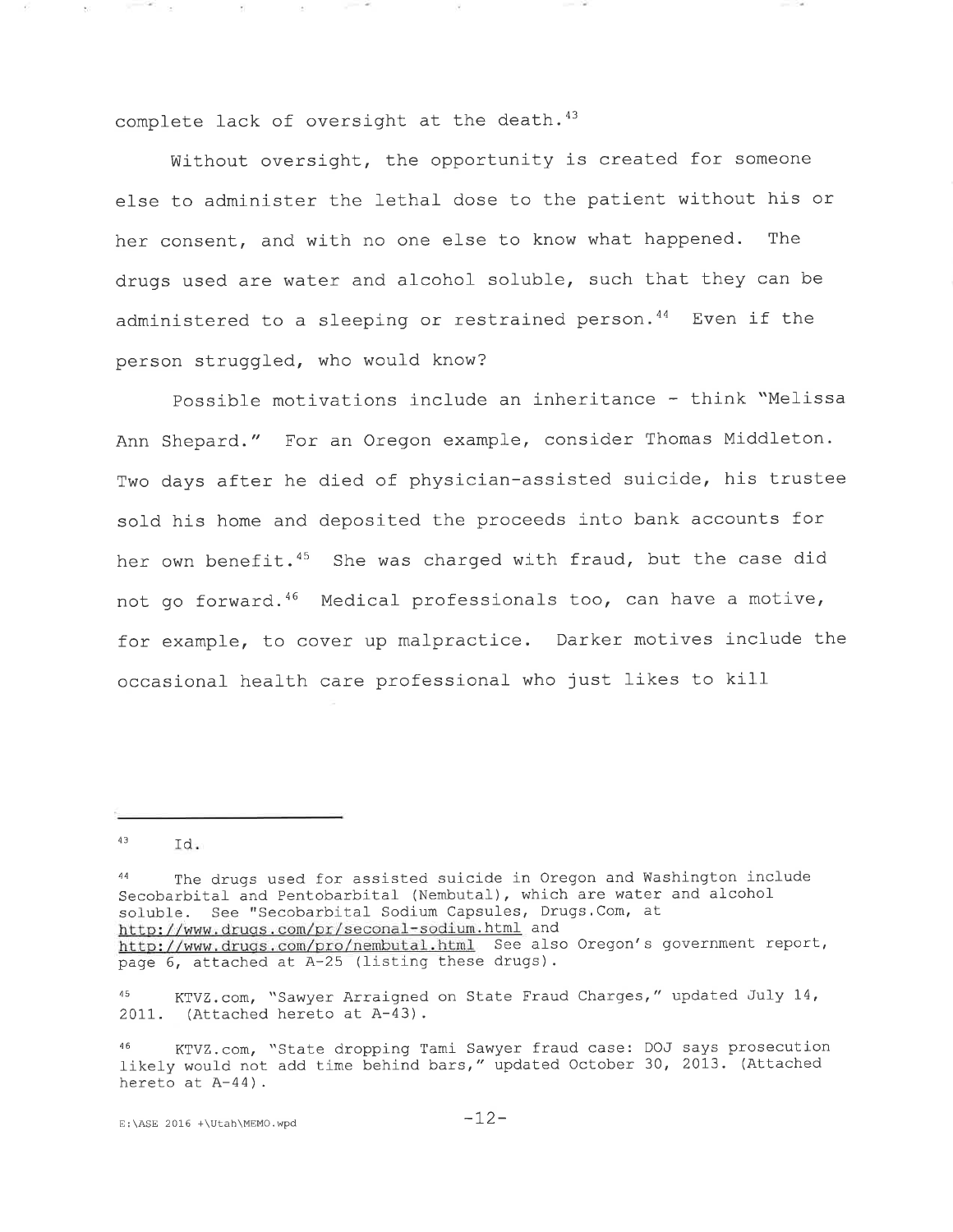people.<sup>47</sup> With a complete lack of oversight at the death, the patient's choice is not quaranteed.

If Utah Follows Oregon and Washington State, Η. the Death Certificate Will List a Terminal Disease as the Cause of Death. The Significance Will be an Inability to Prosecute Homicide, No Matter What the Facts

The bill states:

Actions taken in accordance with this chapter shall not, for any purpose, constitute suicide, assisted suicide, mercy killing, or homicide under the law. 48

The Oregon's law has similar language, as follows:

Actions taken in accordance with [Oregon's law] shall not, for any purpose, constitute suicide, assisted suicide, mercy killing or homicide, under the law.<sup>49</sup>

In Oregon, this similar language is interpreted to require the death certificate to report a terminal disease as the cause of death.<sup>50</sup> In Washington State's law, which has similar language, the death certificate is also required to report a terminal disease as the cause of death. Washington's death certificate

See e.g., James B. Stewart, "Blind Eye,", Simon & Schuster 1999 ("Michael Swango at first seemed the model physician. Then his patients began dying under suspicious circumstances");

https://en.wikipedia.org/wiki/Michael Swango and

http://books.simonandschuster.com/Blind-Eye/James-B-Stewart/9780684865638#stha sh.sbqXhlbF.dpuf

 $4\,8$ § 75-2c-117, attached hereto at A-6, lines 283-5.

<sup>49</sup> ORS 127.880 s 3.14, attached hereto at A-45

In 2008, "The Oregon Death with Dignity Act: A Guidebook for Health Care 50 Professionals" suggested to physicians that "they record the underlying terminal conditions as the cause of death." (Excerpt attached hereto at A-45 to A-46. Today, this practice is standard.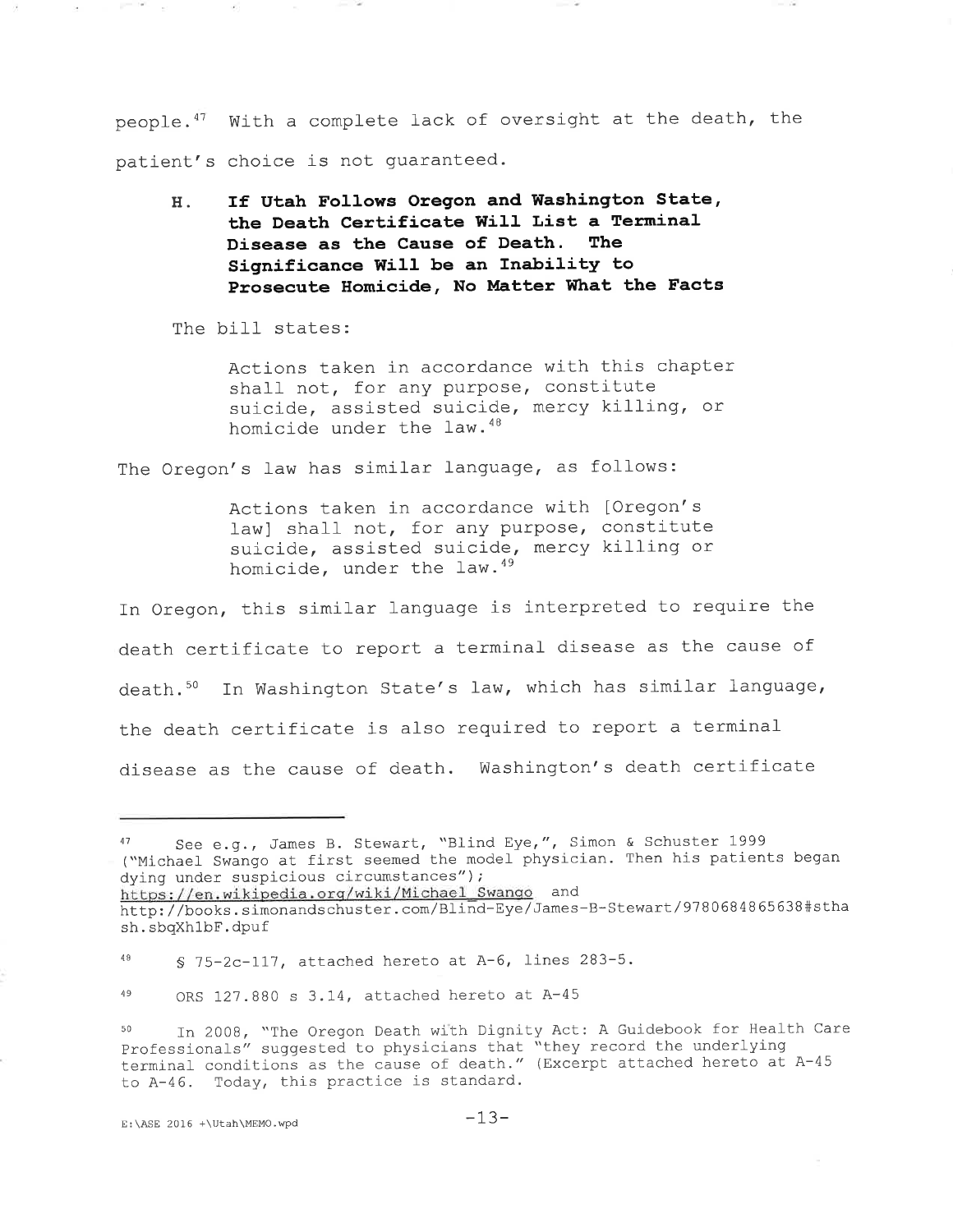instruction for medical- examiners, coroners and prosecuting attorneys states:

> The underlying terminal disease must be listed as the cause of death. (Emphasis added). $^{\rm 51}$

If Utah enacts the proposed bill and follows Oregon and Washington, death certificates will list a natural death caused by a terminal- disease. The significance will be a legal inability to prosecute homicide, even in the case of an outrigh murder for the money. The cause of death will be a "terminal disease" as a matter of law.

#### The Felony for Undue Influence is Unenforceable. I.

The bill creates a first degree felony for "undue influence," a term not defined in the bill. $52$  The bill also specifically allows conduct normally used to prove undue influence (allowing the patient's heir to be present and act as a witness on the lethal dose request form).  $53$ 

How do you prove the crime of undue influence when it is not

Attached hereto at A-7, lines 374 to 376.

<sup>53</sup> See discussion supra at pp. 7-8 ("A Comparison to the Probate Code")

E:\ASE 2016 +\Utah\MEMO.wpd  $-14-$ 

**CONTRACTOR** 

A copy of the Washington State Department of Health death certificate instruction is attached hereto at A-49.

<sup>52</sup> The bill,  $$ 75-2c-119(2)$  states:

A person who . . . exerts undue influence on a patient to request medication for the purpose of ending the patient's life  $\ldots$  shall be guilty of a first degree felony.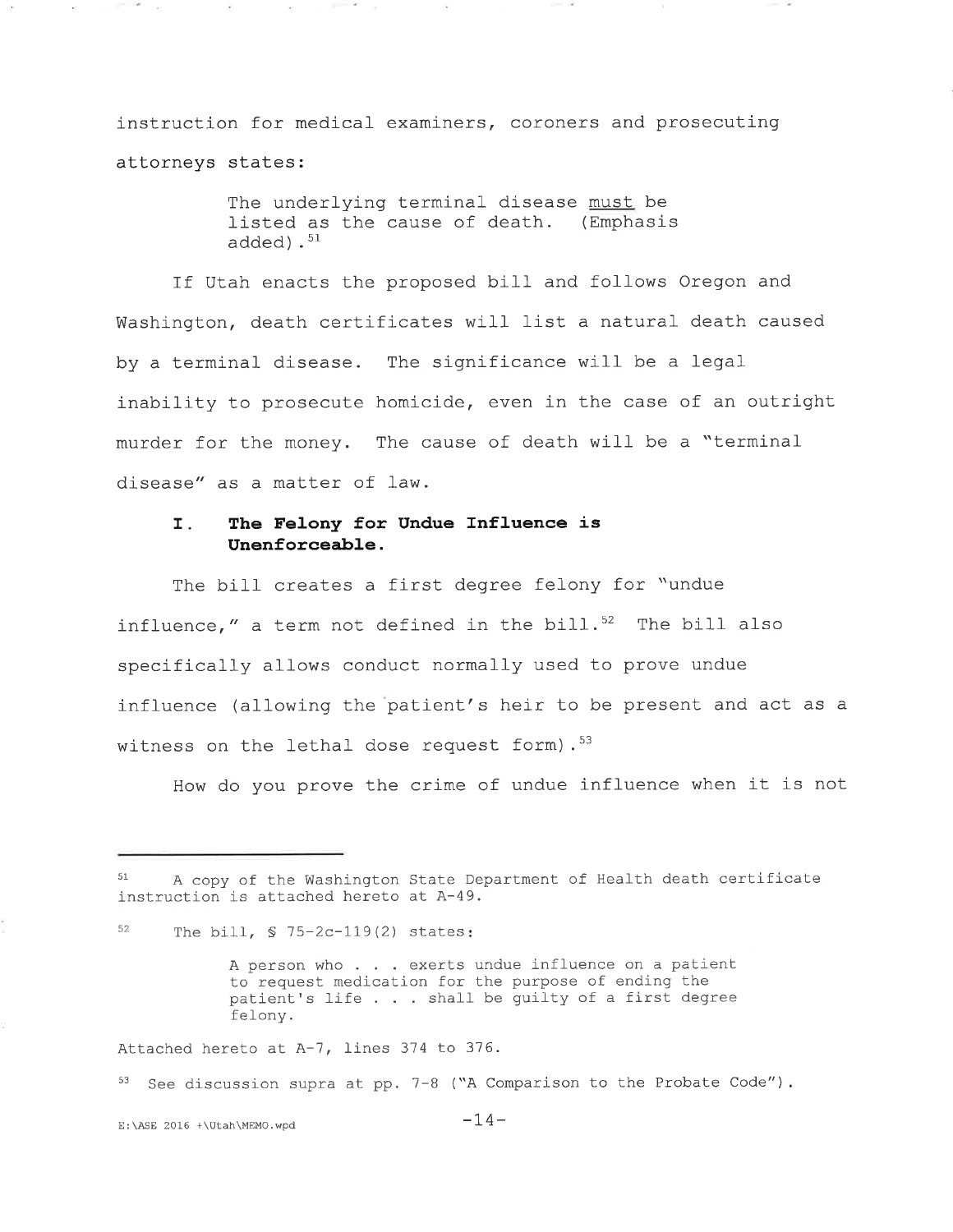defined and the bill allows conduct normally used to prove it? You can't. The felony is unenforceable as a matter of law.

### IV. OREGON IS NOT A VALID CASE STUDY

and the control

Oregon is not a valid case study due to a near complete lack of transparency regarding its law.<sup>54</sup> Even law enforcement does not have access to the information collected.<sup>55</sup> Source documentation is destroyed.56 The bottom line, Oregon's official data cannot be verified.

#### V. OTHER CONSIDERATIONS

 $\mu_1$  .  $\lambda_2$ 

## A. Compassion & Choices' Mission is to Promote Suicide

passage of the proposed bills is being spearheaded by the suicide advocacy group, Compassion & Choices, which was formed in 2004 as the result of a merger/takeover of two other organizations.  $57$  One of these organizations was the former

See: "Declaration of Testimony" by Oregon attorney Isaac Jackson, dated September 18, 2012, attached hereto at  $A-50$  to  $A-55$  (regarding the run-around he got when he attempted to learn whether his client's father had died under Oregon's law; the Oregon Health Authority would neither confirm nor deny whether the father had died under the law); E-mail from Alicia Parkman, Oregon Mortality Research Analyst, to me, dated January 4, 2012, attached at A-56 (law enforcement cannot get access to information); E-mail from Parkman to me, January 4, 2012, attached at A-57 ("all source documentation" destroyed after one year); and the "Confidentiality of Death Certificates" policy issued by the Oregon Department of Human Resources Health Division, December 12, 1997, attacheà at A-58 to A-59 (clarifying that employees failing to comply with confidentiality rules "will immediately be terminated"), as published in the Issues in Law & Medicine, Volume 14, Number 3, 1998.

Parkman at A-56 55

Parkman at A-57 56

<sup>57</sup> Ian Dowbiggin, A Concise History of Euthanasia 146 (2007) ("In 2003, [the] Hemlock [Society] changed its name to End-of-Life Choices, which merged with Compassion in Dying in 2004, to form Compassion & Choices."). Accord. Compassion & Choices Newsletter attached at A-60 ("Years later, the Hemlock Society would become End of Life Choices and then merge with Compassion in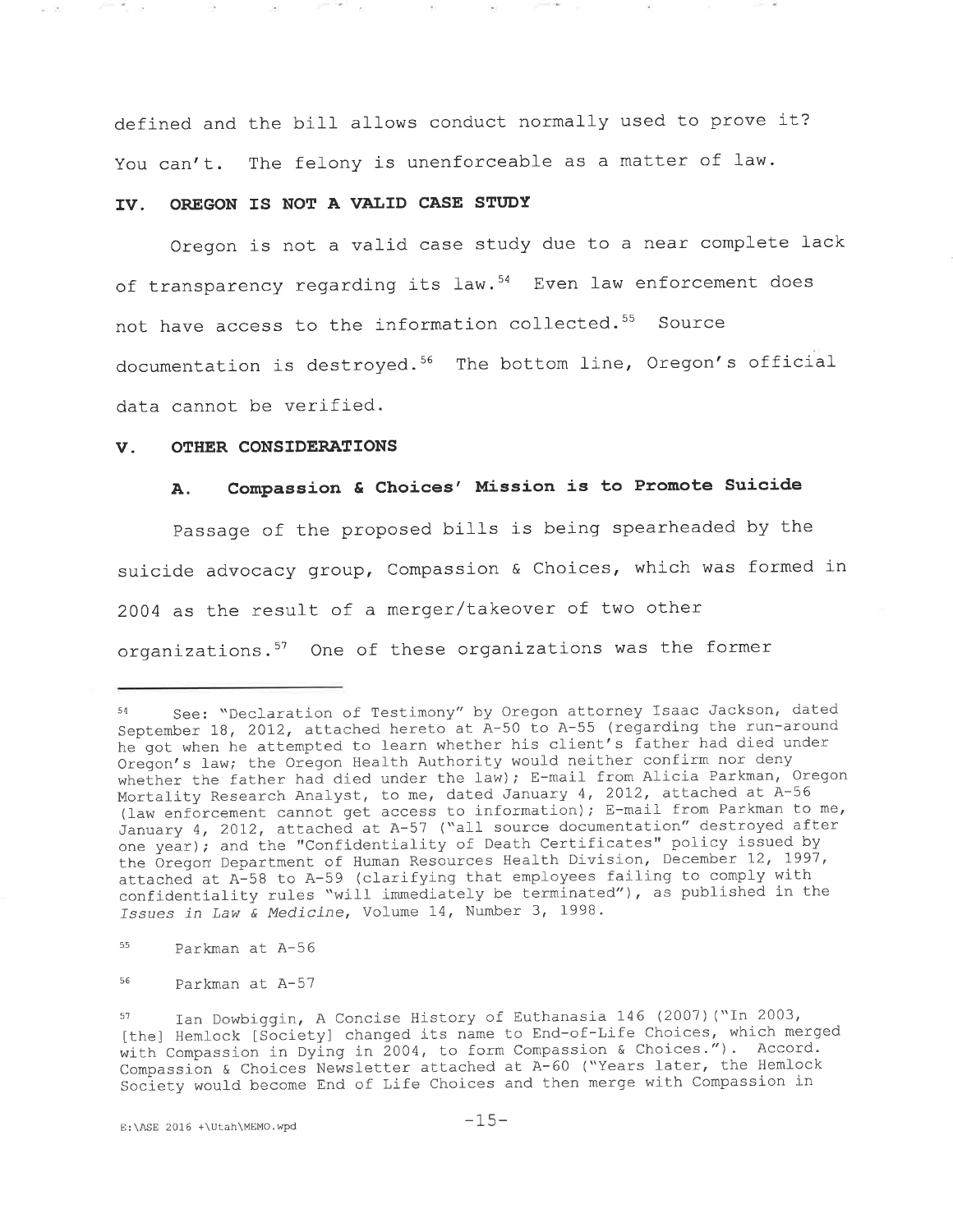Hemlock Society, originally formed by Derek Humphry.<sup>58</sup>

In 2011, Humphry was the keynote speaker at Compassion & Choices' annual meeting here in Washington State.<sup>59</sup> He was also in the news as a promoter of mail-order suicide kits.<sup>60</sup> This was after a depressed 29 year old man used one of the kits to kill himself.<sup>61</sup> Compassion & Choices' newsletter, promoting Humphry's presentation, references him as "the father of the modern movement for choice."62 Compassion & Choices' mission is to promote suicide.

## B. "Beware of Vultures": Compassion & Choices' Mission is Financial, Involving "Millions, Maybe Billions of Dollars"

In 2013, Montana State Senator Jennifer Fielder published an article titled "Beware of Vultures, " discussing Compassion & Choices. $^{63}$  The article said:

Dying to become Compassion & Choices").

 $58$   $Td$ .

59 Compassion & Choices Newsletter, regarding Humphry's October 22, 2011 speaking date. (Attached hereto at A-60)

See Jack Moran, "Police kick in door in confusion over suicide kit," The Register-Guard, September 21, 2011 (""A spotlight was cast on the mail-order suicide kit business after a 29-year-old Eugene man committed suicide in December using a helium hood kit. The Register-Guard traced the \$60 kit to [the company, which] has no website and does no advertising; clients find [the] address through the writings of Humphry.") (Emphasis added)

61. rd.

62 Compassion & Choices Newsletter, at A-60.

63 published as Communication from Your State Senator, "Beware of Vultures, " by Montana State Senator Jennifer Fielder, Sanders County Ledger, http://www.scledger.net, page 2, 6-4-13 (Internet re-publication is attached hereto at  $A-61$  to  $A-62$ ).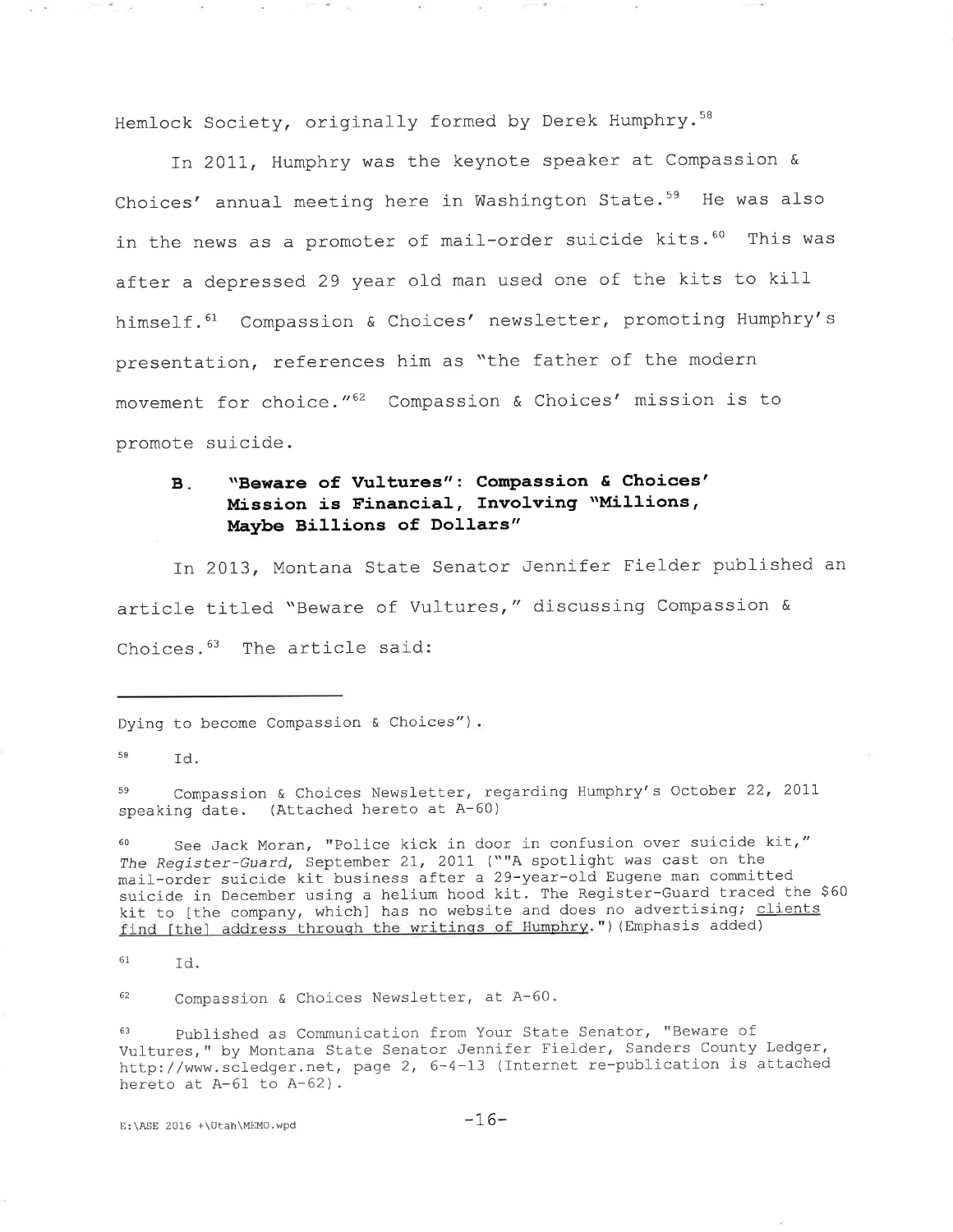"Where does all the lobby money come from?" If it really is about a few terminally ill people who might seek help ending their suffering, why was more money spent on promoting assisted suicide than any other issue in Montana?

 $-20$ 

 $\mu$  .  $\sigma$ 

Could it be that convincing an ill person to end [his or her] life early will help health insurance companies save a bundle on what would have been ongoing medical treatment? . How much financial relief would pension . . How much financial relief would pens.<br>systems see? . . . Would vulnerable old people be encouraged to end their [lives] unnecessarily early by those seeking financial gain?

When considering the financial aspects of assisted suicide, it is clear that millions, maybe billions of dollars, are intertwined with the issue being marketed as "Compassion and Choices. " Beware.

#### Compassion & Choices' Mission is to Reduce Access to Cures  $c$ .

For more information, see Bradley Williams (with Margaret Dore), "Assisted suicide is not legal, not the answer," The Missoulian, August 21, 2014. (Attached hereto at A-63).

## D. Physician-Assisted Suicide Can Be Traumatic for Family Members

In 2012, a research study was released addressing trauma suffered by persons who had witnessed a legal assisted suicide in Switzerland.<sup>64</sup> The study found that one out of five family members or friends present at an assisted suicide was

<sup>64 .</sup> Wheath by request in Switzerland: Posttraumatic stress disorder and complicated grief after witnessing assisted suicide," B. Wagner, J. Muller, A Maercker; European Psychiatry 27 (2012) 542-546, available at http://choiceisanillusion.files.wordpress.com/2012/10/family-memberstraumatized-eur-psych-2012.pdf (Cover page attached at A-64).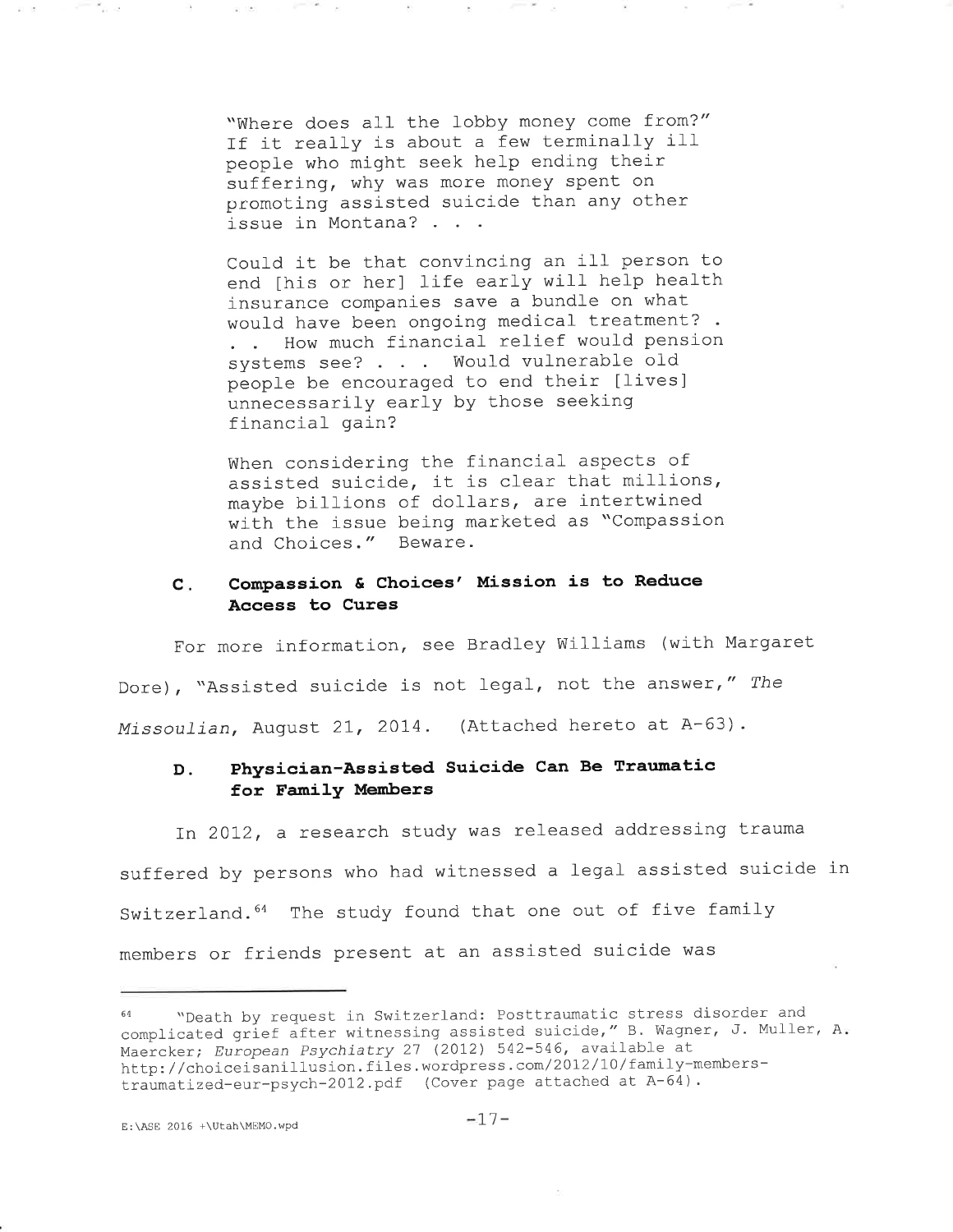traumatized. These people,

100 Million

 $\mathcal{P}_\lambda$ 

i i ™i ser

 $\sim$ 

 $\equiv$  550

experienced full or sub-threshold PTSD (Post Traumatic Stress Disorder) related to the loss of a close person through assisted suicide.<sup>65</sup>

## E. My Clients Were Traumatized by Legal Assisted Suicide in Washington State and Oregon

In Washington and Oregon, I have had two cases where my clients suffered trauma in connection with legal assisted suicide. In the first case, one side of the family wanted my client's father to take the lethal dose, while the other side did not. The father spent the Iast months of his life caught in the middle and torn over whether or not he should kitl himself. My client, his adult daughter, was severely traumatized. The father did not take the lethal dose and died a natural death.

In the other case, it's not clear that administration of the lethal dose was voluntary. A man who was present told my clien that my client's father had refused to take the lethal dose when it was delivered, stating, "You're not killing me. I'm going to bed," but then he (the father) took the lethal dose the next night when he was intoxicated on alcohol. My client, although he was not present at the death, was traumatized over the incident, and also by the sudden loss of his father.

### v. coNclusroN

In the best of circumstances, victims of elder abuse are

 $^{65}$  Id.